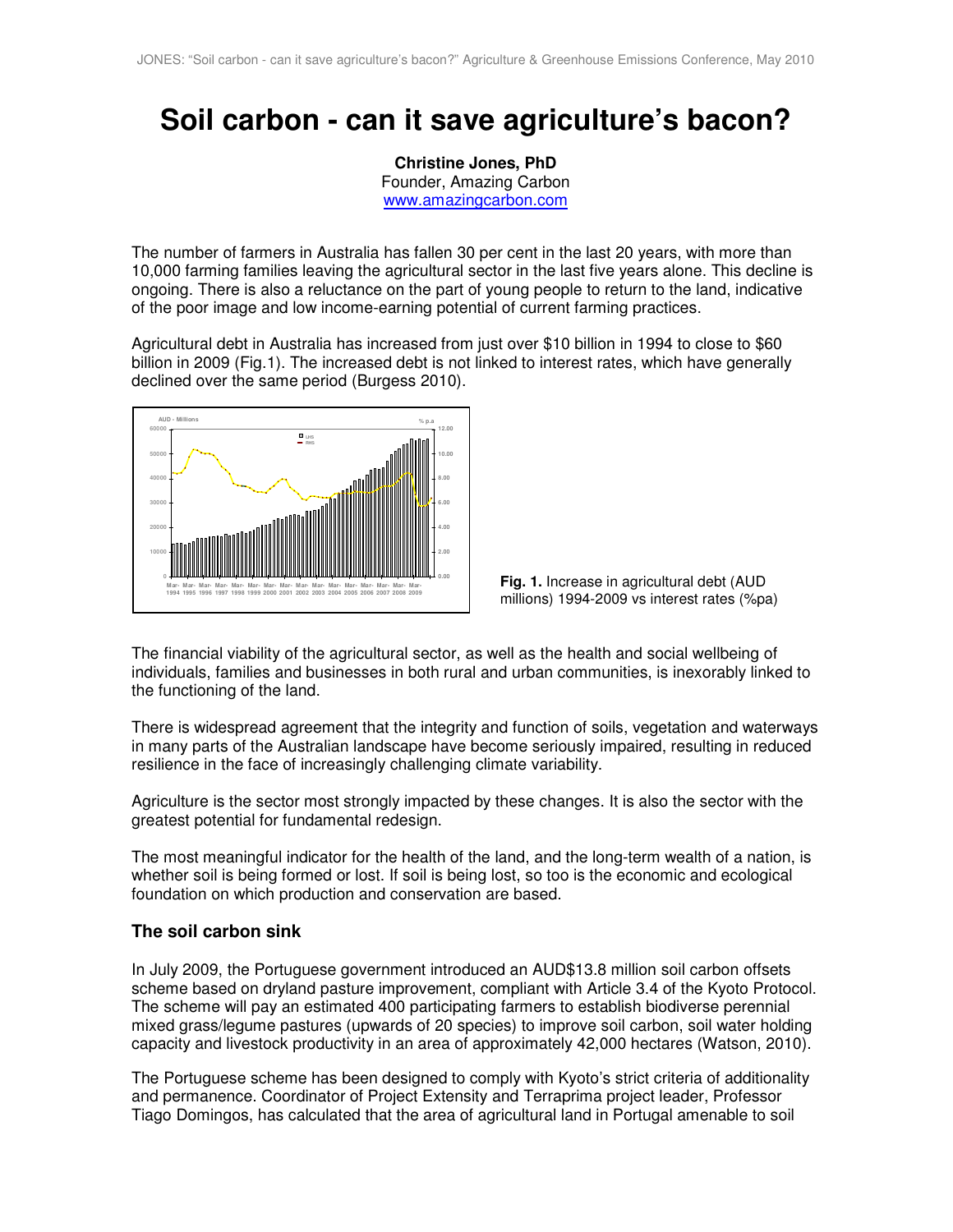carbon offsets could collectively sequester more than the current Portuguese national emissions deficit under existing Kyoto arrangements (Watson 2010).

The mediterranean-type climate of central and southern Portugal is very similar to that in many parts of south-eastern, southern and south-western Australia. The Portuguese Terraprima data illustrated in Fig.2 show that under sown perennial pasture, soil organic matter increased to a level of 3% over 10 years, from a starting point of 0.87%.



**Fig. 2.** Accumulation of soil organic matter (SOM), shown as percentage by weight, in soils under three pasture types.

SG = sown perennial pasture; FNG = fertilised annual pasture; NG = unfertilised annual pasture (from Watson 2010).

The Portuguese soil carbon offsets project aims to sequester 0.91 million tonnes of  $CO<sub>2</sub>$  from 2010 to 2012 (Watson 2010). This equates to the sequestration of 10.85tCO<sub>2</sub>/ha/yr.

In addition to the carbon payments they receive, participating Portuguese farmers are reported as "enjoying the environmental spin-offs of greater biodiversity, higher soil fertility, higher water infiltration rates, less erosion, less desertification, fewer fires, less floods, improvement in water quality, less dependence on concentrated feed for their herds in protracted dry periods and better milk and meat quality" (Watson 2010).

# **US study on soil carbon sequestration rates under perennial grassland**

Recent research by United States Department of Agriculture (Liebig et al. 2008) investigated soil carbon sequestration under a perennial native grass, switchgrass (*Panicum virgatum*) grown for the production of cellulosic ethanol.

Despite the annual removal of aboveground biomass, low to medium rainfall and relatively short growing season, the USDA-ARS research, averaged across 10 sites recorded average soil carbon sequestration rates of 4tCO<sub>2</sub>/ha/yr in the 0-30 cm soil profile and 10.6tCO<sub>2</sub>/ha/yr in the 0-120 cm profile (Liebig et al 2008)

The best performing site was at Bristol, where soil carbon levels increased by 21.67 tonnes in the 0-30 cm soil profile over a 5 year period. A soil carbon increase of 21.67tC/ha equates to the sequestration of 80tCO<sub>2</sub>/ha.

At the three sites where carbon was measured to 120 cm, the USDA research found relatively high sequestration rates below 30 cm. The sequestration rate was higher for the 30-60 cm increment than for the 0-30 cm increment  $(18.2tCO<sub>2</sub>/ha$  vs  $16.5tCO<sub>2</sub>/ha$ , respectively). A possible interpretation is that the deeper the sequestration, the greater the likelihood that the carbon be protected from oxidative and/or microbial decomposition.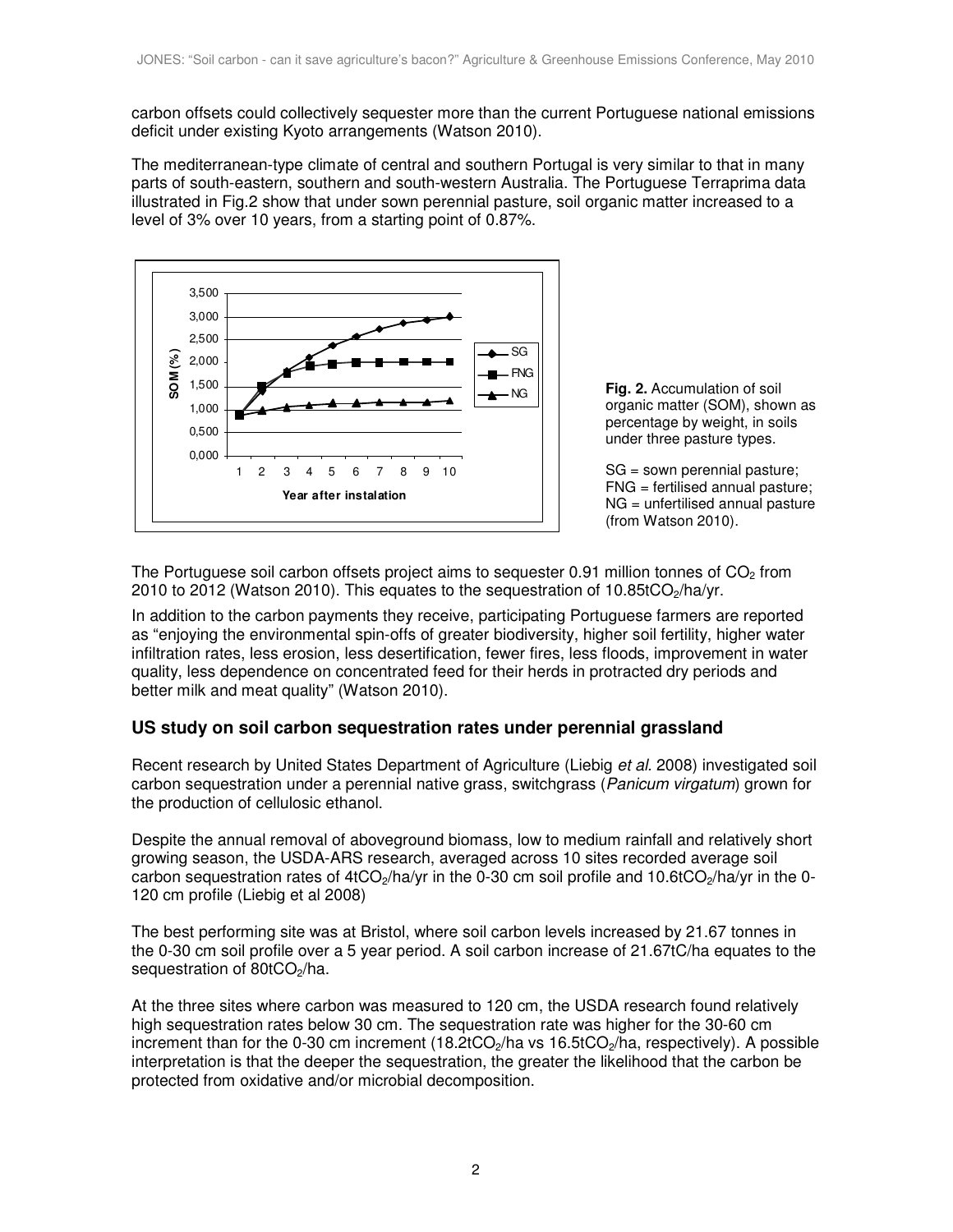There were virtually no 'biomass inputs' to soil in these trials, as all aboveground material was removed for ethanol production. This suggests the liquid carbon pathway (Jones 2008) as the primary mechanism for soil building.

# **Carbon trading in the real world**

The recent demise of the Federal Government's proposed Carbon Pollution Reduction Scheme provides an opportunity to reflect on the true meaning of a carbon-based economy.

For some time, analysts have tipped carbon to become the world's most traded commodity. The reality is that it has been the world's most traded commodity for millennia.

A great variety of life forms require liquid carbon - referred to in the scientific literature as 'dissolved organic carbon' (DOC) - for their growth and reproduction. The growth of trees, crops and pastures, for example, requires the transport of dissolved carbon via sap within the plant; animal growth is dependant on the digestion of carbon containing foods and the transport of dissolved carbon to cells via the blood; the formation of topsoil is dependent on photosynthesis and the transport of dissolved carbon, via a microbial bridge, from plants to soil.

Carbon is the currency for most transactions within and between living things. Nowhere is this more evident than in the soil. Here, carbon is king. Mycorrhizal fungi, which are totally dependant on liquid carbon from green plants, trade this carbon with colonies of bacteria located at their hyphal tips in exchange for macro-nutrients such as phosphorus, organic nitrogen and calcium, trace elements such as zinc, boron and copper, and plant growth stimulating substances (Killham 1994, Leake et al. 2004).

By means of an extraordinary physiological process known as 'bidirectional flow' nutrients are transported to roots at the same time as liquid carbon moves through fungal hyphae in the opposite direction (Killham 1994, Leake et al. 2004). Indeed, mycorrhizal roots are significant sinks for carbon, transferring as much as 15 times more carbon to soil as adjacent nonmycorrhizal roots (Killham 1994).

# **Impoverishment of agricultural soils**

Mycorrhizal fungi and associative bacteria are very strongly inhibited by excessive soil disturbance and the high levels of water-soluble phosphorus and nitrogen commonly used in modern agriculture (Killham 1994, Leake et al. 2004). Where soils have been subjected to cultivation and/or the application of MAP, DAP, superphosphate, urea or anhydrous ammonia, the suppressed mycorrhizal colonisation of plant roots significantly reduces carbon flow. The structural degradation of agricultural soils, accompanied by mineral depletion in food, has largely been the result of the inhibition of this natural carbon pathway.

When carbon supply is limited by the loss of the primary pathway for sequestration, the physical, chemical and biological functions normally performed by healthy soil are markedly reduced.

# **Historical levels of soil carbon**

Noted Polish explorer and geologist, Sir Paul Edmund [Count] Strzelecki, travelled widely through the colonies of south-eastern Australia during the period 1839 to 1843, collecting minerals, visiting farms and analysing soils. One of the questions Strzelecki posed was, what factors determine soil productivity? He collected 41 soil samples from farmed paddocks of either high or low productivity. The analyses revealed that the most important determinant of soil productivity was the level of soil carbon (measured as organic matter in Strzelecki's day).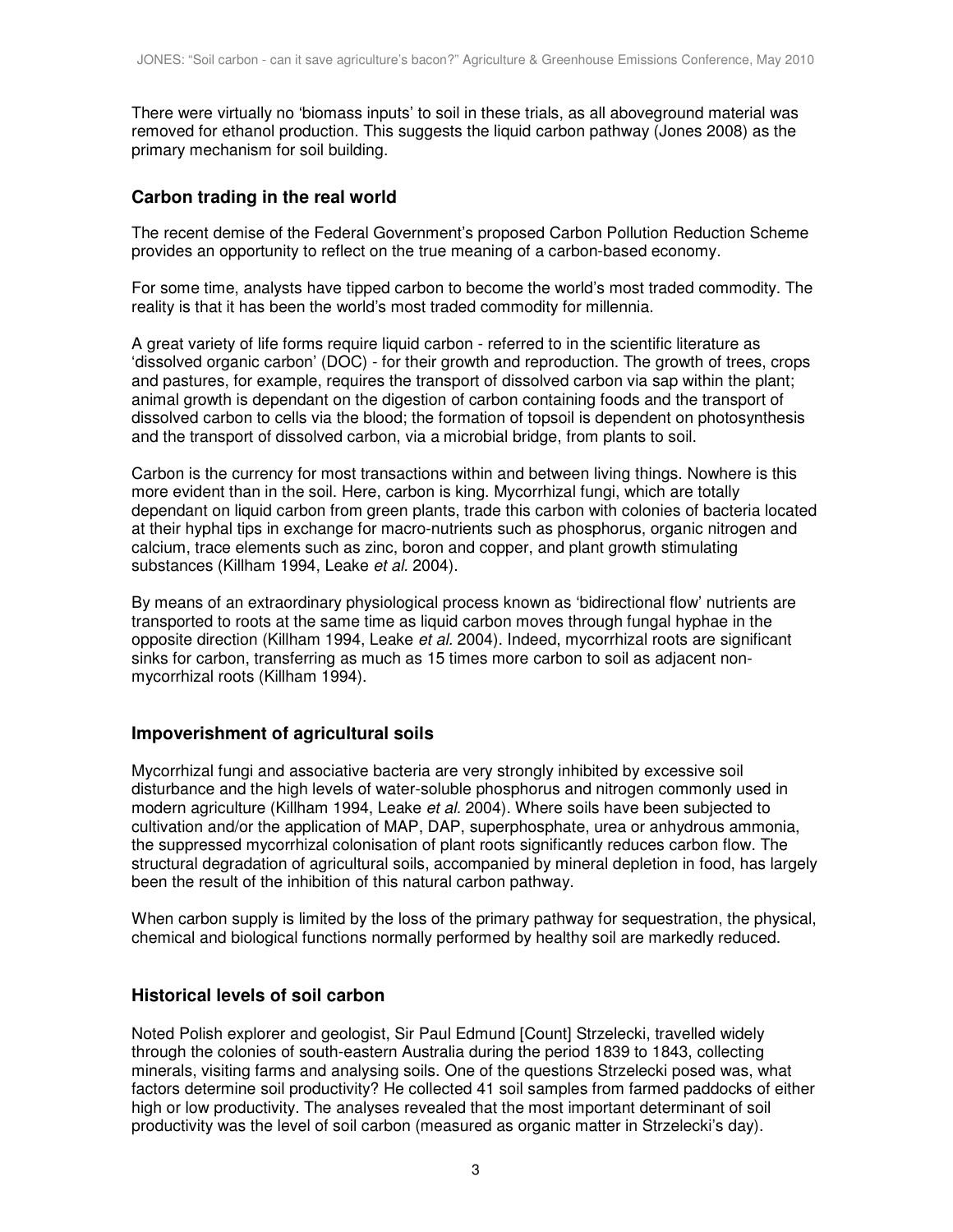Of the 41 samples analysed, Strzelecki (1845) found …

The top 10 soils in the high productivity group had organic matter levels ranging from 11% to 37.75% (average 20%). The lowest ranking 10 soils in the low productivity group had organic matter levels ranging from 2.2% to 5.0% (average 3.72%)

The soils with the highest organic matter levels also had the highest moisture holding capacity, with an 18-fold difference in capacity to hold moisture between the lowest and the highest (Strzelecki 1845).

Strzelecki's data indicate that organic matter levels in the early settlement period were around five to ten times higher than in many soils today. The soil test data from Strzelecki is consistent with the writings of first settlers, who described soils in the early settlement period as soft. spongy and absorbent. The 1840s journal of George Augustus Robinson, for example, contains numerous references to the extremely fertile and productive soils encountered by pastoralists in the mid-1800s (Presland 1977).

# **Soil carbon and soil moisture**

In addition to enhancing nutrient availability, carbon performs many other functions in soil, including the maintenance of soil porosity, aeration and water-holding capacity.

Glenn Morris (Morris 2004) extensively researched the water holding capacity of humus (an extremely stable form of soil carbon) and concluded that within the soil matrix, one part of soil humus could, on average, retain a minimum of four parts of soil water.

From this relationship it can be calculated that an increase of 16.8 litres (almost two buckets) of **extra** plant available water could be stored per square metre in the top 30 cm (12") of soil with a bulk density of 1.4 g/cm<sup>3</sup>, for every 1% increase (in absolute terms) in the level of soil organic carbon. This equates to 168,000 litres of water that could be stored per hectare, in **addition** to the water-holding capacity of the soil itself (Jones 2006).

The flip side is that the same amount of water-holding capacity will be lost when soil carbon levels fall. Low soil moisture and low levels of soil organic carbon go hand in hand.

Soil organic carbon levels in many areas have fallen by at least 3% (in absolute terms) since the time of European settlement, **This reduction in soil carbon content represents the LOSS of the ability of soil to store around 504,000 litres of water per hectare.** 

# **Mycorrhizas and water**

It is well known that mycorrhizal fungi access and transport nutrients in exchange for carbon from the host plant (Killham 1994, Leake et al. 2004). What is less well known is that in seasonally dry, variable, or unpredictable environments (that is, most of Australia), mycorrhizal fungi play an extremely important role in plant-water dynamics.

Mycorrhizal fungi can supply moisture to plants in dry environments by exploring micropores not accessible to plant roots. They can also improve hydraulic conductivity by bridging macropores in dry soils of low water-holding capacity (such as sands). In these situations, external wicking along the hyphae is of greater importance than cytoplasmic flow (Allen 2007). Mycorrhizal fungi can also increase drought resistance by stimulating an increase in the number and depth of plant roots.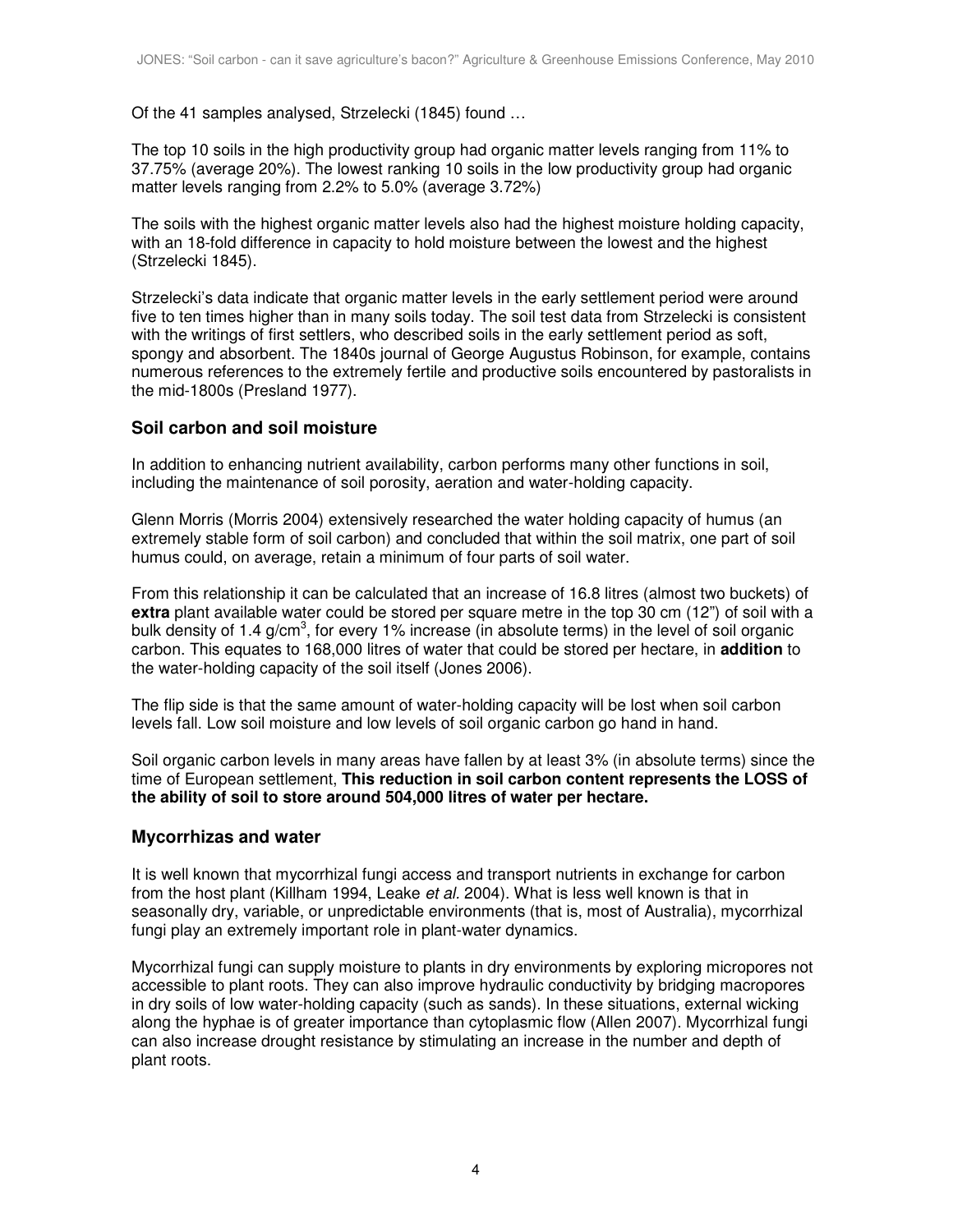# **Soil carbon and soil nitrogen**

Aside from water, nitrogen is frequently the most limiting factor to crop and pasture production. It is one of the great ironies of agriculture that the atmosphere is around 78% nitrogen, but not one single molecule is directly available to plants. There are approximately 78,000 tonnes of nitrogen gas sitting above every hectare of land. Apart from small accessions via lightning, this nitrogen cannot be accessed without a microbial bridge.

Most nitrogen-fixing bacteria - be they free-living in the rhizosphere, confined to nodules on plant roots, contained in aggregates bound by the hyphae of mycorrhizal fungi - or existing as endophytes in plant leaves or stems - derive their energy from liquid carbon fixed during photosynthesis.

Adding water-soluble nitrogen in the form of urea, anhydrous ammonia or nitrate, destabilises the plant-soil ecosystem by reducing the activity of mycorrhizal fungi and free living N-fixing bacteria (Killham 1994). The presence of high levels of water-soluble nitrogen in soil sends a signal to plants to reduce the supply of liquid carbon to microbial symbionts, effectively inhibiting the microbial associations that would otherwise supply atmospheric nitrogen for free.

This contradicts the widely promoted belief that nitrogenous fertiliser must be added in order for stable soil carbon to form. Indeed, the opposite is true (Khan et al. 2007, Larson 2007, Mulvaney et al. 2009).

Soil test data show that as soil carbon levels increase in microbially active soils, availabilities of P, K, S, Ca, Zn and B commonly increase, while levels of nitrate nitrogen are often reduced.

If plants are mycorrhizal, they don't require nitrogen in a mineralised form, that is, in the form of nitrate or ammonium. In order to transport mineralised nitrogen, mycorrhizal fungi must first convert it to glutamate, a process which represents an energy cost. For this reason, nitrogen is preferentially transported in an organic form, generally as amino acids such as glycine and glutamine (Leake et al. 2004).

Utilisation of organic nitrogen by mycorrhizal fungi closes the nitrogen loop and prevents soil acidity, as well as preventing volatilisation of nitrogen to the atmosphere and leaching to aquifers, rivers and streams. Changes to soil chemistry and nitrogen dynamics in microbially balanced soils also reduce the abundance of 'weedy' species such as annual ryegrass, capeweed, mustard weed and thistles. The germination of these species is stimulated by the ready availability of nitrate nitrogen.

# **Soil as a methane sink**

Wetlands, rivers, oceans, lakes, plants, decaying vegetation (especially in moist environments such as rainforests) - and a wide variety of creatures great and small - from termites to whales, have been producing methane for millions of years. The rumen, for example, evolved as an efficient way of digesting plant material around 90 million years ago.

Ruminants including buffalo, goats, wild sheep, camels, giraffes, reindeer, caribou, antelopes and bison existed in greater numbers prior to the Industrial Revolution than are present today. There would have been an overwhelming accumulation of methane in the atmosphere had not sources and sinks been able to cancel each other over past millennia.

Although most methane is inactivated by the hydroxyl (OH) free radical in the atmosphere (Quirk 2010), another source of inactivation is oxidisation in biologically active soils. Aerobic soils are net sinks for methane, due to the presence of methanotrophic bacteria, which utilise methane as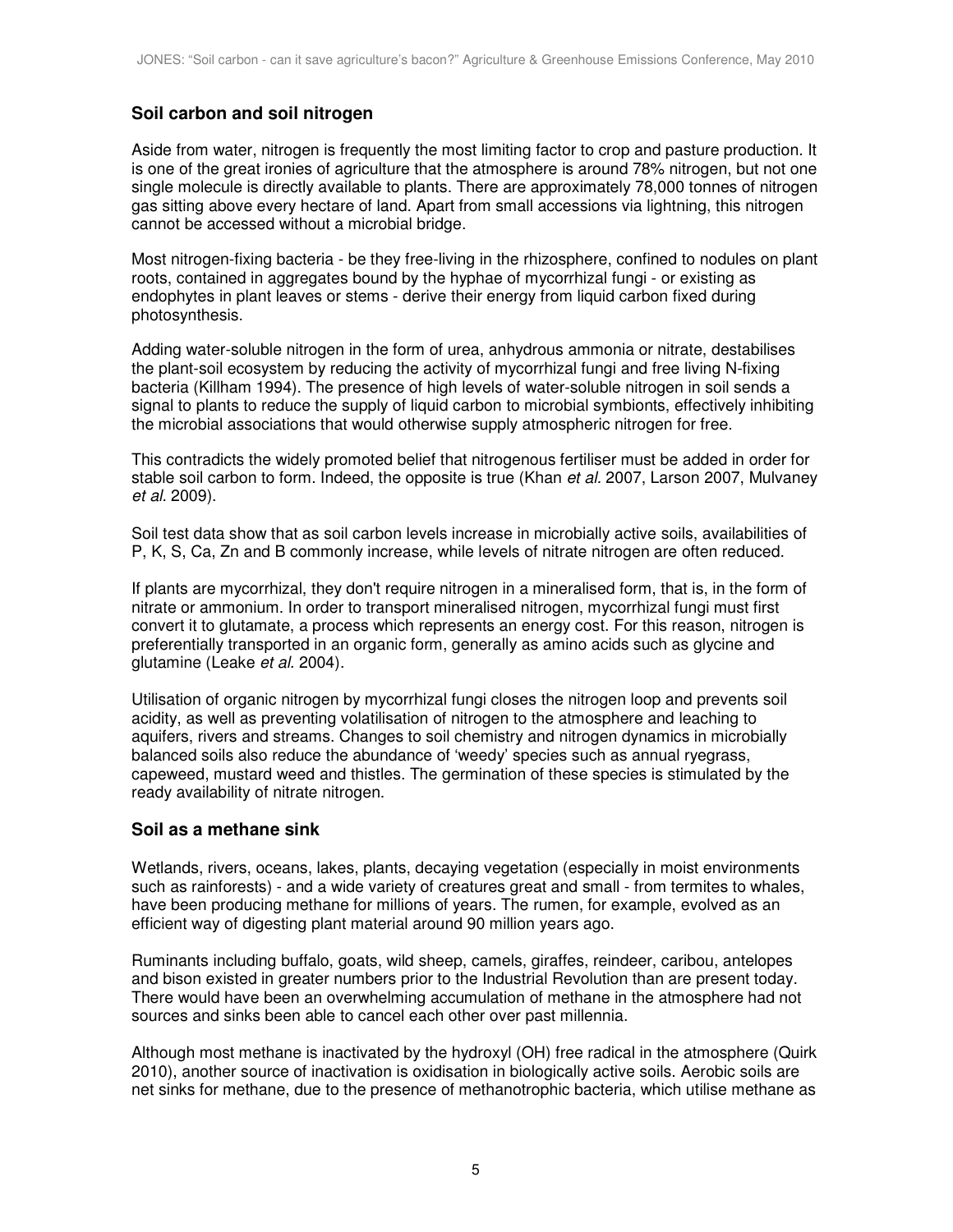their sole energy source (Dunfield 2007). Methanotrophs have the opposite function to methanogens, which bind free hydrogen atoms to carbon to reduce acidosis in the rumen. Recent research undertaken by Professor Mark Adams, Dean of the Faculty of Agriculture at Sydney University, has found that biologically active soils can oxidise the methane emitted by cattle carried at low stocking rates (Cawood 2010). The highest methane oxidation rate recorded in soil to date has been 13.7mg/m<sup>2</sup>/day (Dunfield 2007) which, over one hectare, equates to the absorption of the methane produced by approximately one livestock unit (LSU).

In Australia, it has been widely promoted that livestock are a significant contributor to atmospheric methane and that global methane levels are rising. However, there is no evidence to suggest that methane emissions from ruminant sources are increasing. Indeed, it would seem there has been **no clear trend to changes in global methane levels, from any source, over recent decades.** 

The increase in global methane levels from 1930 to 1970 was due to emissions from the production, transmission and distribution of natural gas (Quirk 2010). There was a tenfold increase in the use of natural gas through the 1960s and 1970s. The source of many of the natural gas emissions, such as leakages from the Trans-Siberian pipeline, have since been rectified (Quirk 2010). Measurements over the last 25 years show concentrations of atmospheric methane are merely exhibiting natural variation, with no significant trends in any direction (Fig.3).



**Fig. 3.** Variations in annual changes in atmospheric methane concentrations from 1983 to 2009, from Dlugokencky et al. (2009). Measurements are in parts per billion per year.

There is therefore no scientific basis for selectively targeting ruminants for a 'methane tax', or worse, interfering with this natural process. Farming in ways that enhance, rather than inhibit, soil biological activity, would improve the capacity of agricultural soil to act as a methane sink, helping balance the greenhouse equation. The issue with today's industrialised approach to agriculture is that methanotrophic bacteria are chemically sensitive. Their activities are reduced by nitrogenous fertilisers, herbicides, pesticides, acidification and excessive soil disturbance (Dunfield 2007).

# **Soil carbon and human health**

The nutritional status of soils, plants, animals and people has fallen dramatically in the last 50 years, due to losses in soil carbon, the key driver for soil nutrient cycles. Soil health and human health are more deeply connected than many people realise. Food is often viewed in terms of quantity available, hence 'food scarcity' is not seen as an issue in Australia. However, food produced from depleted soils does not contain the essential trace minerals required for the effective functioning of our immune systems.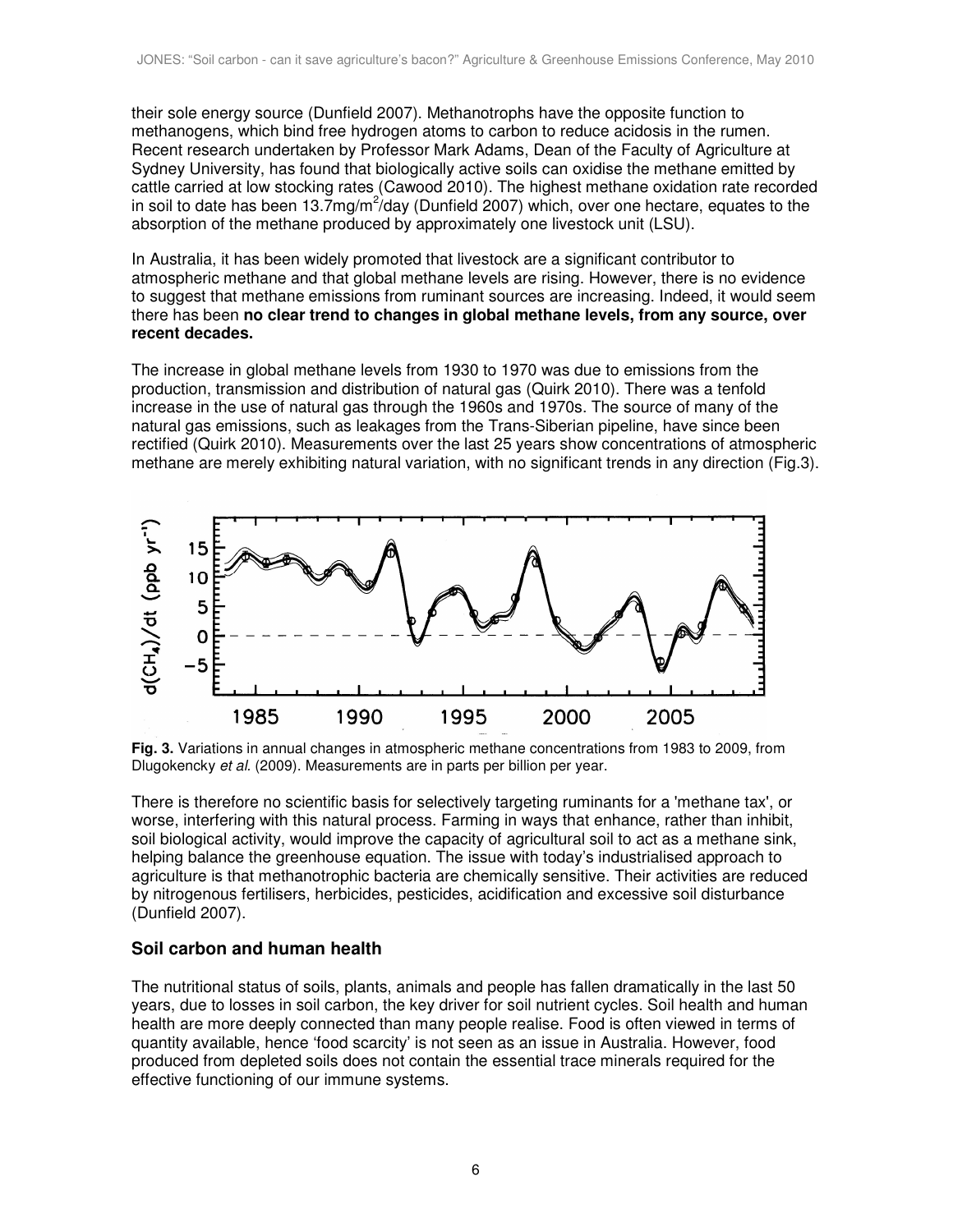Routine premature deaths from degenerative conditions such as cardiovascular disease and cancer have become prominent when they were once relatively uncommon. The cancer rate, for example, has increased from approximately 1 in 100, fifty years ago, to almost 1 in 2 today. The effectiveness of the human immune system has been compromised by increased exposure to more and more chemicals coupled with insufficient mineral density in food.

The low nutritional status of many basic food items is highlighted in data from the UK. Depletion in the level of minerals in vegetables for the period 1940-1991, for example, shows copper levels reduced by 76%, calcium by 46%, iron by 27%, magnesium by 24% and potassium by 16% (Thomas 2003). Deficiencies in plants translate through to deficiencies in animals. A piece of steak now contains only half the amount of iron that it would have contained 50 years ago (Thomas 2007).

Vitamin and mineral deficiencies in food indicate that the symbiotic relationship between plants and soil microbes, whereby minerals are exchanged for liquid carbon, has been disrupted.

The best national health policy would be a national soils policy. But we don't have one.

Our hospitals are over-filled and our health system is struggling to cope with illnesses that are highly correlated to the lack of essential vitamins, minerals and trace elements in our diet. The availability of these nutrients is determined to a large extent by the integrity of the soil food-web and the effective functioning of the microbe bridge, which in turn are dependent on active soil sequestration of liquid carbon.

# **Food labelling and a 'Soil Integrity Index'**

Food choices can have very significant effects on the kind of food produced and how it is produced. Currently, it is not possible for consumers to choose foods high in minerals, grown on healthy soils, as there is no labelling for food quality.

It is proposed that a 'Soil Integrity Index' with index parameters of

- i) level of microbial diversity
- ii) changes to soil carbon content and
- iii) soil water holding capacity

be used as the basis for a food labelling system.

The labels would need to be simple, with perhaps a star system (as in one, two or three stars). If a food labelling mechanism was in place, Australia's largely city-based population could use food choices to improve not only the health of their families, but also the function and resilience of agricultural soils, thereby actively participating and supporting biology friendly farming.

#### **The future landscape**

The challenge for the future prosperity of Australian agriculture is to convert soil from its current status as a net source of carbon, to a revitalised state as a net carbon sink.

Agricultural research tends to focus on conventionally managed crop and pasture lands where intensive use of agrochemicals has dramatically reduced the number and diversity of soil flora and fauna, including beneficial microbes such as mycorrhizal fungi. As a result, the potential contribution of microbial symbionts to agricultural productivity has been greatly underestimated (Allen 2007).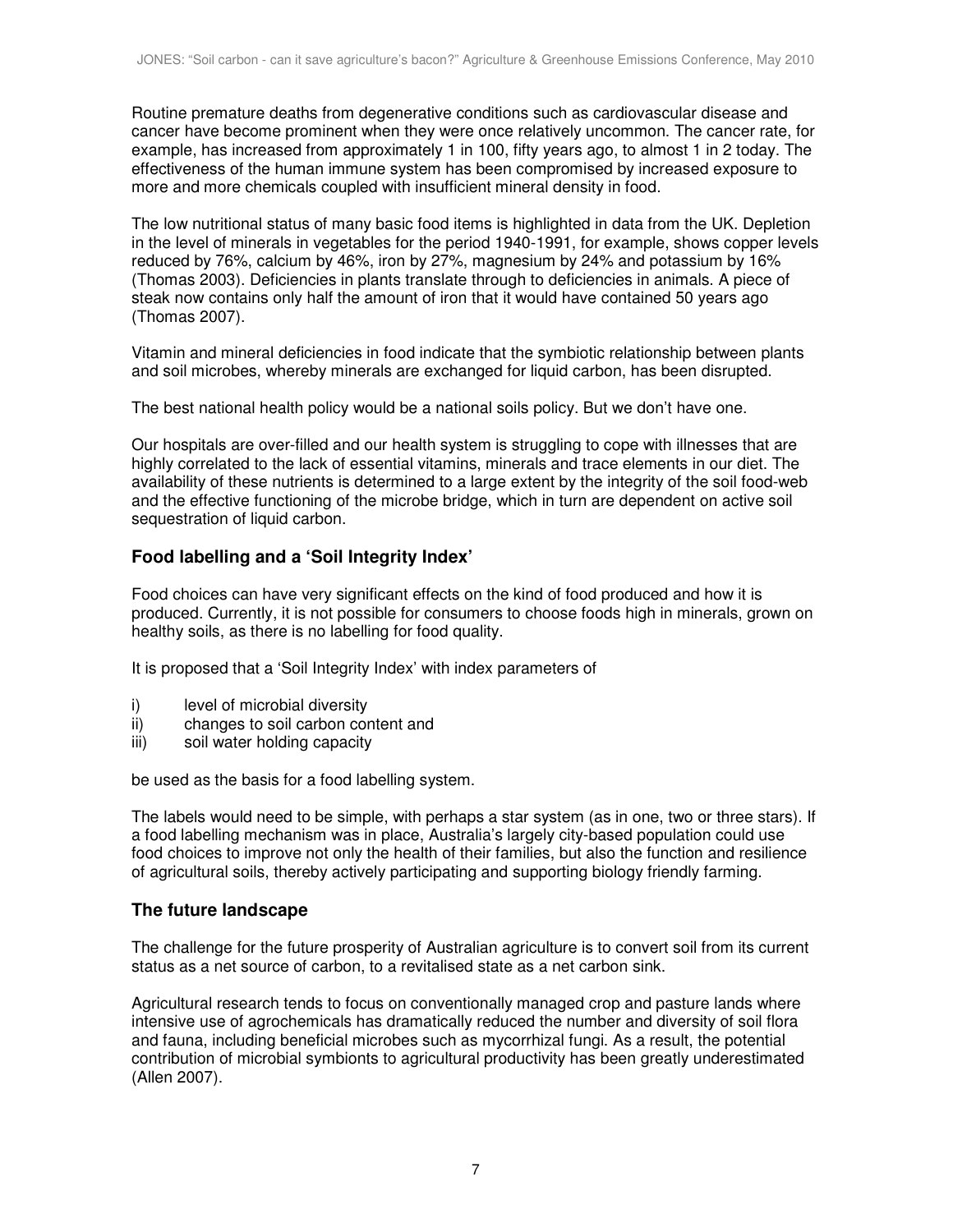Building soil carbon does not require adding biomass to soil. While crop stubbles and mulch are important for protecting soil from wind and water erosion and buffering temperature extremes, their contribution to soil carbon is limited by eventual decomposition to  $CO<sub>2</sub>$ .

The first step to restoring soil function is 'do no harm'. A simple change from high-analysis N and/or P fertilisers to biological products such as compost extract, worm leachate (vermiliquid), milk, seaweed extract and/or fish emulsion, applied as a seed dressing and/or a post-emergent foliar spray, will support microbial diversity, increase plant photosynthetic rate, increase the flow of liquid carbon to soil and enhance humification.

As the soil chemistry adjusts and nitrogen is converted to an organic form (freely available to mycorrhizal fungi but not to annual weeds) the incidence of pests, weeds and diseases that are stimulated by low levels of microbial diversity and high rates of water soluble nitrogen, will decline. As a result, there will be less reliance on the use of pesticides and herbicides that reduce the ability of soil to act as a sink for carbon, nitrogen, methane and moisture.

# **Changing the face of agriculture**

Since 1960, global food production has doubled. At the same time, the soil resource on which food production is based has become seriously degraded.

The impoverishment of agricultural soils through depleted levels of biological activity and reduced carbon flow poses a greater threat to human existence than climate change.



In many regions of Australia, the effects of lower than average rainfall over the past decade have been compounded by loss of soil resilience and reduced moisture-holding capacity (Fig.4).

> **Fig. 4.** Cropping over an old fence-line clearly demonstrates the extent to which soil has been depleted by conventional farming practices. Paddocks on either side of the fence have a history of high nitrogen application (Photo Richard May).

It has been calculated that in the next 50 years, the planet will need to produce as much food as it has in the entire history of humankind. The way we produce that food will require a radical departure from business as usual.

At the beginning of this paper it was noted that the level of agricultural debt in Australia had increased almost 6-fold over the last 15 years. The amount of money invested by the farming community on non-biological inputs increases every year. Many of these products inhibit microbial diversity, preventing natural carbon flow to soils. Cessation of carbon flow reduces soil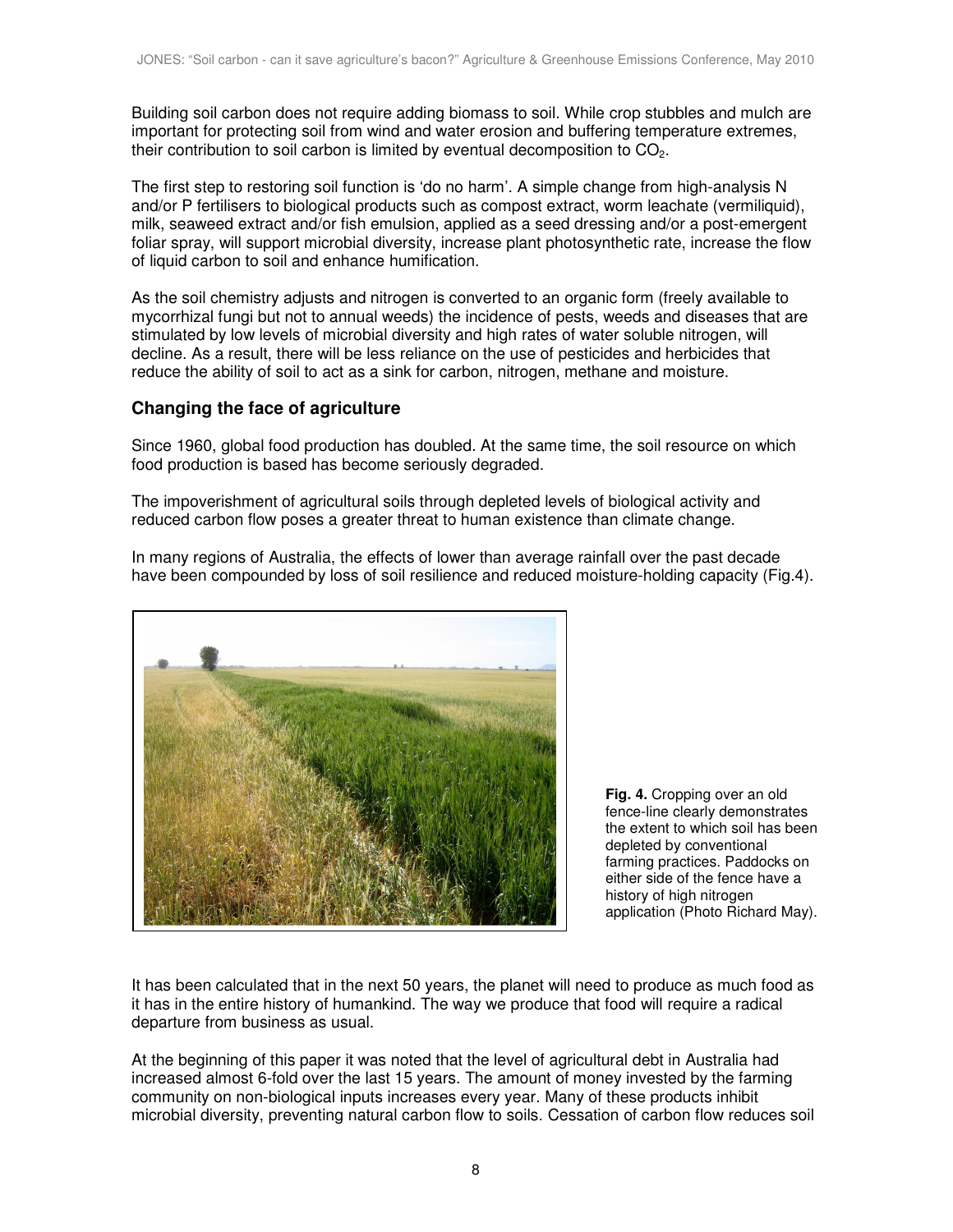integrity, the mineral density in food and human health. It also prevents the processes of humification and topsoil formation from operating to any significant extent. The end result is even greater expenditure on agrochemicals in attempts to control the pest, weed, disease and fertility 'problems' that ensue.

The statement that small farmers need to 'get big or get out' overlooks the fact that profit is the difference between expenditure and income. In years to come we will perhaps wonder why it took so long to realise the futility of trying to grow crops in dysfunctional soils, relying solely on increasingly expensive synthetic inputs.

Economic development is only sustainable if it strengthens, rather than depletes, natural resources.

The soil's ability to produce nutrient dense, high vitality food - which after all, is agriculture's real purpose - depends on appropriate management. Enhancing the natural flow of carbon to soils will result in increased microbial diversity, improved nutrient cycles, enhanced soil water-holding capacity, greater resilience, improved catchment health - and a more satisfying, profitable future for farmers.

The longer we delay undertaking regenerative changes to land management based on biology friendly farming practices that rebuild carbon-rich soils, the more soil carbon and soil water will be lost, exposing an increasingly fragile agricultural sector to escalating production risks, rising input costs and vulnerability to climatic extremes.

Its time to move away from depletion-style, high emission, chemically based industrial agriculture and get serious about grass-roots biologically based alternatives.

The future of Australia depends on the future of our soil - and our willingness to look after it.

Rebuilding soil productivity via the restoration of natural carbon flow and the sequestration of stable soil carbon is the only means of saving agriculture's bacon - and ensuring a future for human society as we know it.

# **Literature cited**

- Allen, M.F (2007). 'Mycorrhizal fungi: highways for water and nutrients in arid soils'. Soil Science Society of America, Vadose Zone Journal. Vol 6 (2) pp. 291-297. DOI:10.2136/vzj2006.0068.
- Burgess, N. (2010). Agricultural debt from 1994 to 2009. Sourced from Westpac Economics & Reserve Bank of Australia. nburgess@westpac.com.au
- Cawood, M. (2010). Error in Snowy soils carbon report. http://theland.farmonline.com.au/news/state/agribusiness-and-general/general/error-insnowy-soils-carbon-report/1887462.aspx
- Dlugokencky, E. J. et al. (2009). Observational constraints on recent increases in the atmospheric CH4 burden. Geophysical Research Letters. 36, L18803, DOI:10.1029/2009GL039780.
- Dunfield, P. F. (2007). The soil methane sink. In D.S. Reay, C.N. Hewitt, K.A Smith and J. Grace, eds. Greenhouse Gas Sinks. pp. 152-170. Wallingford UK.